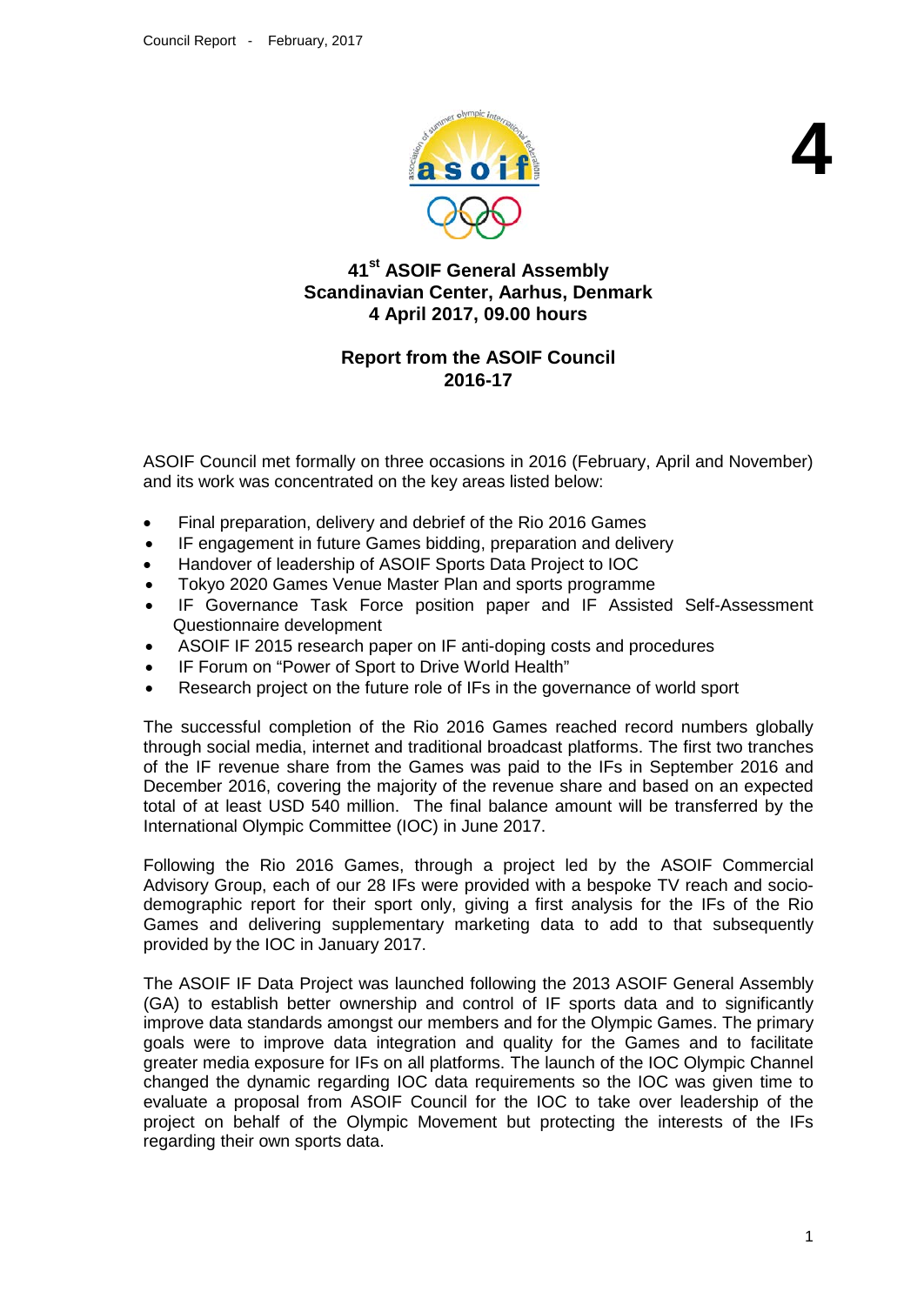Two key projects were the creation of the ASOIF Governance Task Force (GTF) and the research into the costs and procedures of the ASOIF members in the fight against doping and fulfilling their obligations under the World Anti-Doping Agency (WADA) Code. These projects were prominent in our work throughout 2016 and major landmarks were achieved with the publication of ASOIF's anti-doping research in November 2016, the endorsement of the ASOIF GTF governance principles by the GA and the circulation of the GTF "Assisted Self-Assessment Questionnaire" to our members at the end of the year. All 28 completed forms for this detailed and complex questionnaire have been received by ASOIF and analysis is in process with a preliminary report to be presented to the GA.

ASOIF and our members' commitment to improving sport governance was recognised by the Council of Europe Conference of Ministers responsible for Sport in a declaration in November 2016 where the ASOIF governance principles were recommended for use by sports bodies in general (see Item 6.1).

A landmark meeting took place at the MSI in Lausanne with the new Chinese Minister of Sport and President of its NOC, led by the ASOIF President and with eight of our IF Presidents in attendance on 16 January 2017. The discussion was wide-ranging but dealt with the increasing importance of China for our members both as event hosts and for sponsorship. The ASOIF President will accept an invitation for a reciprocal visit to China for further talks later this year.

Below we provide summary updates on activities and developments under the following headings:

### **1. Relations with the IOC**

- 1.1 Olympic Programme
- 1.2 Autonomy & Governance
	- 1.2.1 ASOIF Governance Taskforce (GTF)
	- 1.2.2 Threats to Autonomy of Sport
	- 1.2.3 European Commission and Sport

## **2. Olympic Games**

- 2.1 Games of Rio de Janeiro, 2016
- 2.2 YOG Buenos Aires, 2018
- 2.3 Games of Tokyo 2020
- 2.4 Games of 2024

#### **3. Services / Activities**

- 3.1 ASOIF Consultative and Advisory Groups
- 3.2 Fight Against Doping
	- 3.2.1 IF 2015 Expenditure & Process Survey
	- 3.2.2 Independent Testing Authority (ITA)
	- 3.2.3 WADA Investigations
	- 3.2.4 WADA Governance
- 3.3 IF Forum 2016

### **4. Staff & Administration**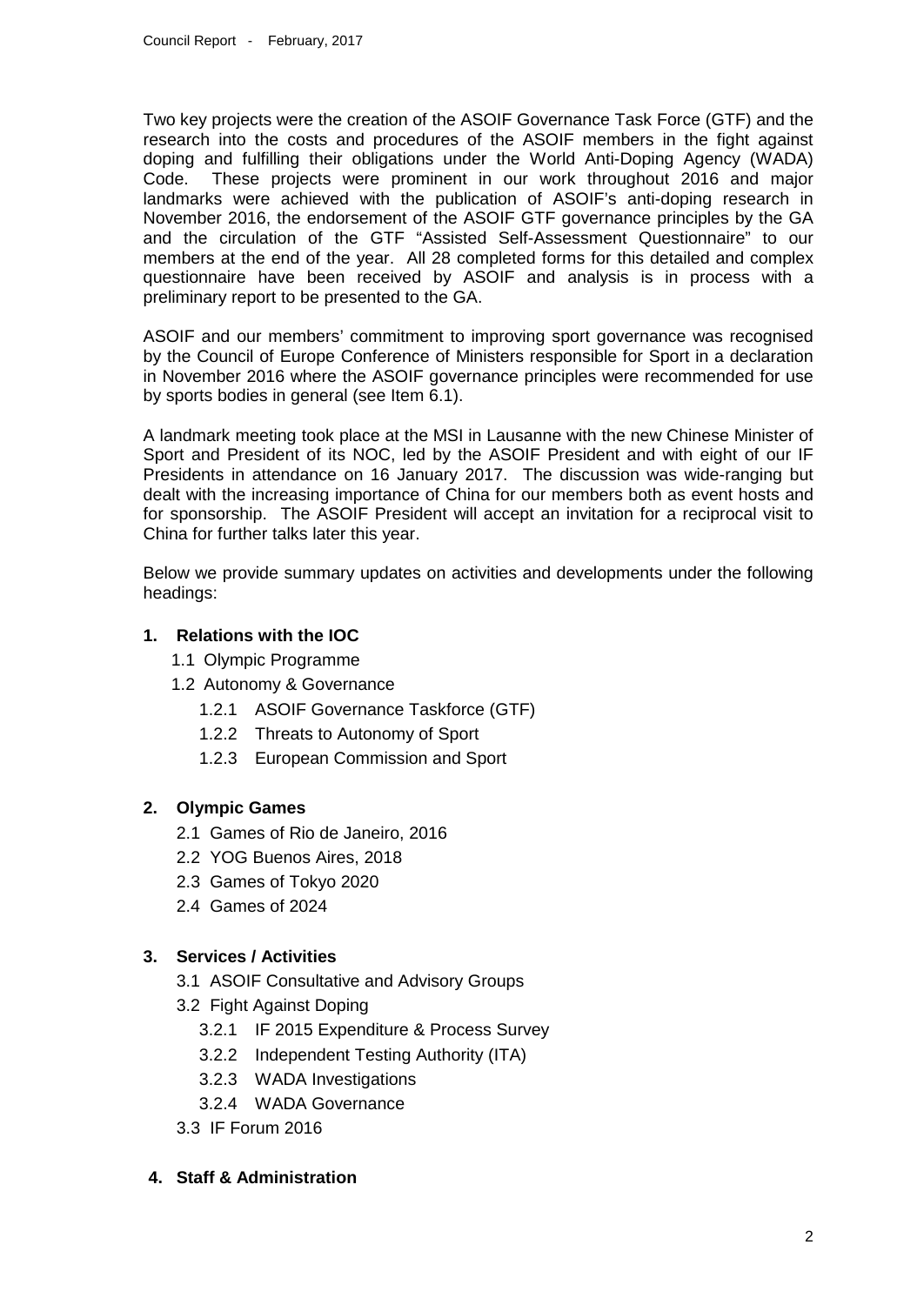**----------------------------------------------------------------------------------------------------------**

#### **1. Relations with the IOC**

### **1.1 Olympic Programme**

The IOC decision to include new additional events for the Tokyo 2020 Games will add 5 sports with 18 events and an additional 474 athletes as approved by the 2016 IOC Session.

It has been agreed that these additional sports will be added to the summer Games programme for one edition of the Games only and will not share in the IF revenue from those Games but be fully funded by the organising committee as part of its business proposal for inclusion of the additional sports, events and athlete quota. These are agreed as exceptionally additional to the existing Games parameters.

The GA agreed to amend our Statutes to allow IFs governing disciplines to be added as above to become members in a new category of Associate Members (see Item 12).

| <b>Sports</b>             | <b>Events (Proposal)</b>                             | No<br><b>Events</b> | of No<br><b>Athletes</b><br>of<br>(total) |
|---------------------------|------------------------------------------------------|---------------------|-------------------------------------------|
| Baseball/<br>Softball     | Baseball (M)                                         | 1                   | 144 (6 teams x 24<br>athletes)            |
|                           | Softball (W)                                         | 1                   | 90 (6 teams x 15<br>athletes)             |
| Karate                    | Kata $(W / M)$                                       | $\overline{2}$      | 20 (10 W / 10 M)                          |
|                           | Kumite (3 weight classes - W / M)                    | 6                   | 60 (30 W / 30 M)                          |
| Skateboard                | Street (W / M)                                       | $\overline{2}$      | 40 (20 W / 20 M)                          |
|                           | Park (W / M)                                         | $\overline{2}$      | 40 (20 W / 20 M)                          |
| <b>Sports</b><br>Climbing | Speed<br>Bouldering, Lead<br>and<br>Combined (W / M) | $\overline{2}$      | 40 (20 W / 20 M)                          |
| Surfing                   | Shortboard (W / M)                                   | 2                   | 40 (20 W / 20 M)                          |
| Total                     |                                                      | 18                  | 474                                       |

**The 18 confirmed events for Tokyo 2020 are (sport alphabetical order):**

The application process for ASOIF members to make changes to their Olympic programmes (by adding events or changing weight categories) and Council agreed a letter be sent to the IOC President on 14 February 2017 in support of full consideration being given to these applications as many have the potential to significantly enhance the overall programme without adding additional cost or increasing size (Annex 1).

## **1.2 Autonomy & Governance**

## **1.2.1 ASOIF Governance Taskforce (GTF)**

ASOIF Council set up the ASOIF GTF under the Chairmanship of the ASOIF President and its position paper was endorsed by the GA in April 2016. The paper defined indicators and self-assessment measurement principles for governance tailored to the specific characteristics and needs of the IFs. This is an evolving document and has undergone a number of revisions by the GTF and Council during 2016 ahead of the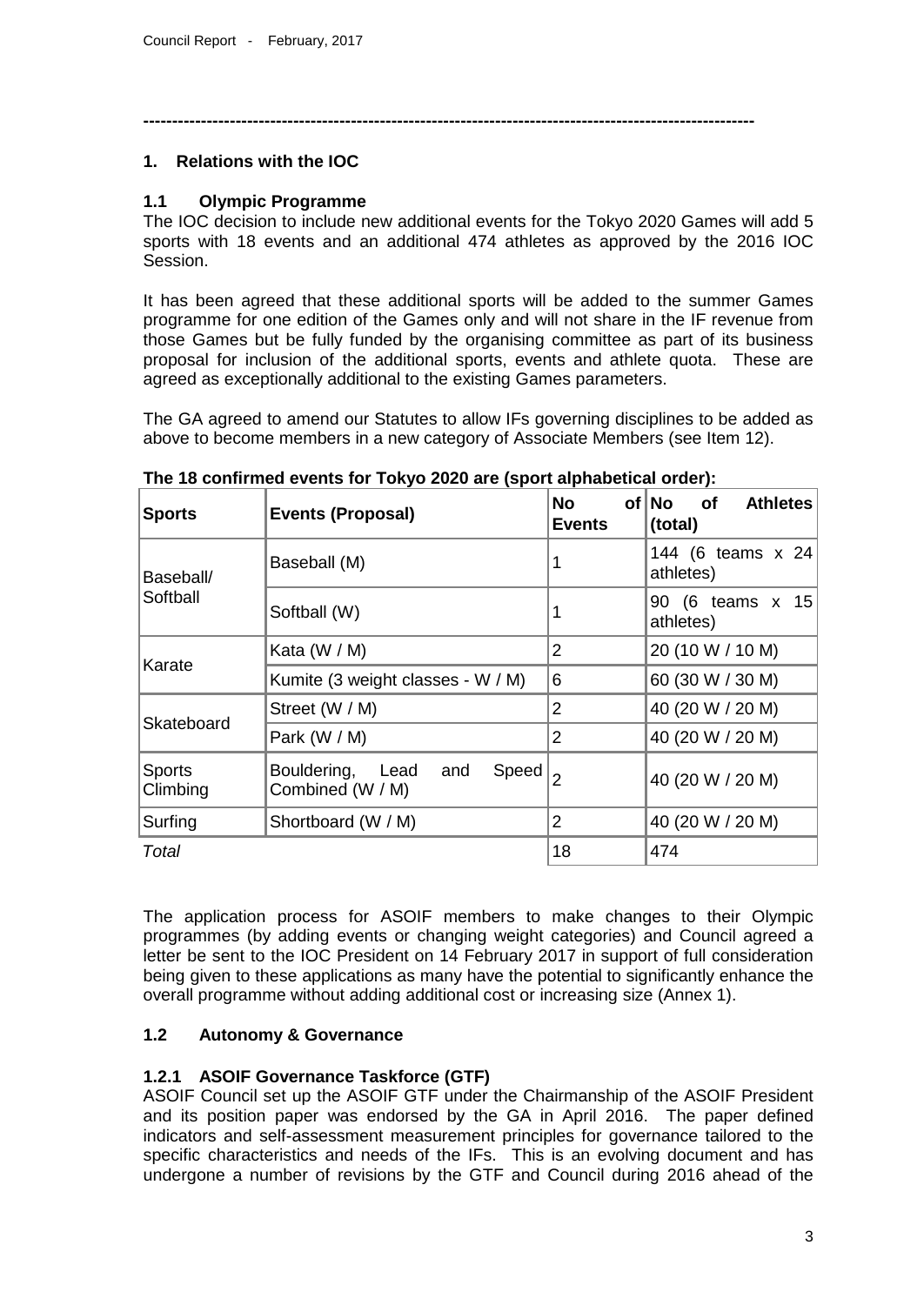distribution of the "IF Assisted Self-Assessment Questionnaire" which was sent to IFs in the third week of November. It has been completed by all IFs and an external expert has been engaged to support the administration in preparing an evaluation of the submissions. Following further work with some of the IFs, this will be reviewed by a group of the "independent" members of the GTF and a preliminary report on the findings will be presented to the ASOIF GA in Denmark in April.

#### **1.2.2 Threats to the Autonomy of Sport**

Although the number of territories in which there are on-going issues of interference in the autonomy of sport continues to be significant, other issues have emerged which present tangible threats, particularly in Europe.

Instances of government interference through changed sports laws continued to require the intervention of the Olympic Movement. While progress has been made in some cases, in others such as in Kuwait, its NOC has been suspended by IOC along with a number of NFs by their respective IFs. The IOC decisions have been repeatedly challenged by the Kuwaiti government.

The reasoning for government interference in the affairs of the NOCs, such as in Kenya, is often given as alleged improper use of funding provided by governments through taxpayers' money etc.

#### **1.2.3 European Commission and Sport**

The evolving situation with the European Commission concerning legal challenges which could threaten the ability of IFs to govern their sports has centred much on the case facing the ISU. Following a legal challenge to the International Skating Union from athletes/official sanctioned for taking part in unrecognised events, the European Commission, specifically Directorate General for Competition, which questions the rights of IFs to govern important aspects of their sports thereby threatening the accepted pyramidal structure of sport and its specificity.

A hearing took place in early 2017 and two key issues were recognised as the need for a "pre-authorisation system" (by the relevant IFs) of third party events to ensure they comply with anti-doping, betting and other essential rules and secondly, the need for acceptance of the principle of earning contributions (from IF competitions) to contribute to solidarity mechanisms (development projects). Other important issues, such as the acceptability of CAS as an independent arbitrator, are also in debate. Following this hearing we wait to see to what extent the Commission is bound to its views on sports and competition and is willing to change its position.

In support of its members, ASOIF supplied information on current IF Statutes and explanations regarding sanctioning of athletes and officials who had taken part in "unrecognised" third party events. The threat to the IFs from the decisions in these legal cases is also an element behind the new ASOIF research project into the future role of the IFs in the governance of global sport.

The IOC has been requested to lead a campaign to address our concerns in Europe and ASOIF has been represented in meetings on the subject by its President, FEI President, Ingmar de Vos, FIBA Gen. Sec., Patrick Baumann and the ASOIF Executive Director.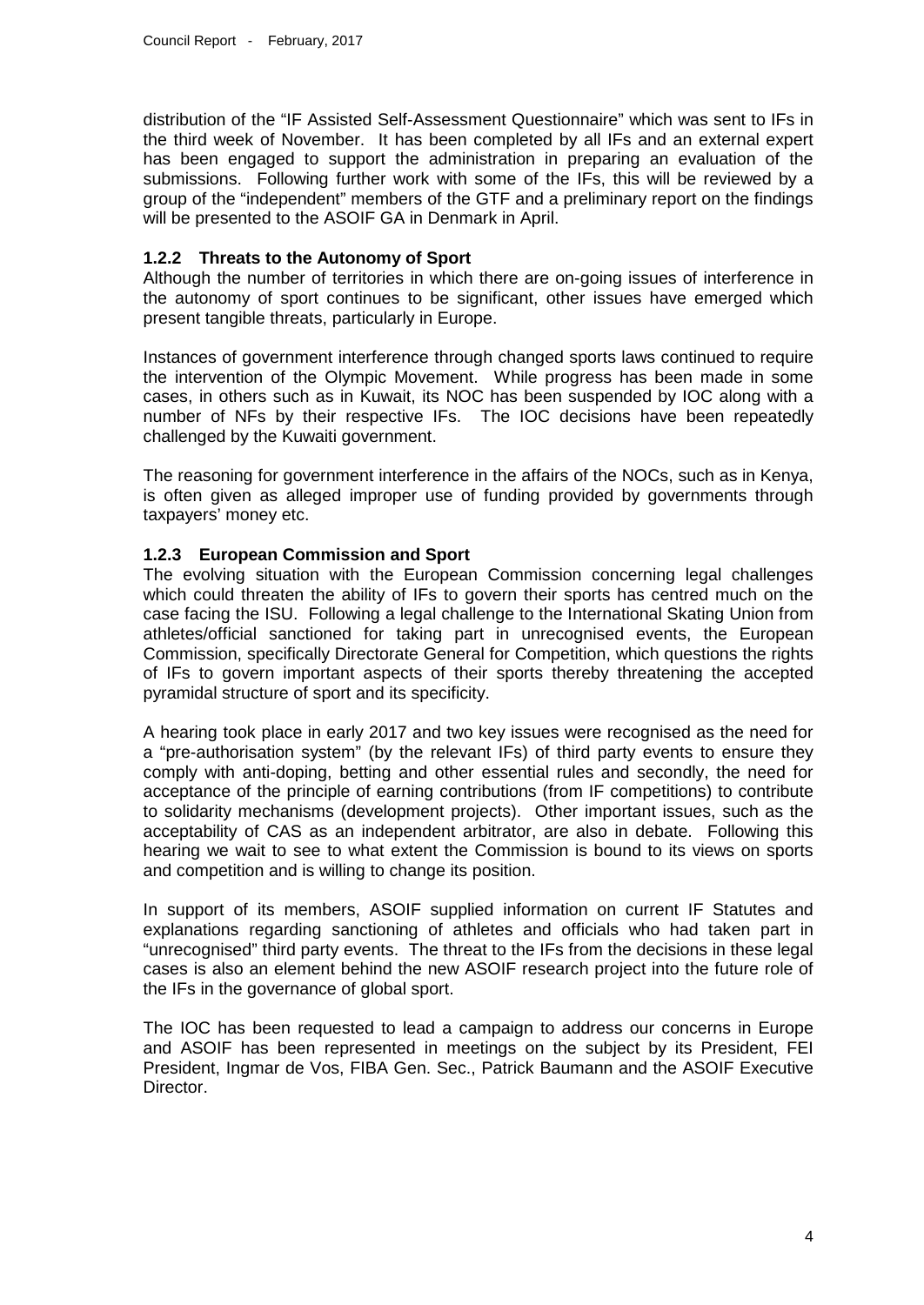### **2. Olympic Games**

#### **2.1 Games of Rio de Janeiro, Brazil, 2016**

The role of the IFs, particularly in the last twelve months of preparation, in ensuring the global success of the Rio 2016 Games, has been widely recognized and acknowledged. Worldwide media exposure for the Games through broadcast, internet and social media broke many records and underlined the importance of the Games for consumption through diversified platforms across the globe.

The IOC set up an IF Taskforce with ASOIF/IF representation to advise and make recommendations on issues of common and general impact on the IFs. A meeting of all 28 IFs was held at the IOC on 2 February 2016 so that Rio 2016 could update on its work in respect to savings necessary to present a balanced budget. This meeting focused on general principles and issues and was held as complementary to individual meetings with all IFs on the consequences in their specific cases.

The IOC also set up four Rio 2016 pre-games operational meetings that were organised with four groups of IFs (by venue clusters for IFs with events in Olympic Park, Deodoro Park, with water quality issues and other IFs).

Several of these extraordinary actions are under review by the IOC IF Games Engagement working group and may become part of future games preparation along with other measures that were taken to accelerate the move to a new Games bidding, preparation and delivery model that will be fully implemented for the Games of 2024.

The final ASOIF Games debrief report was agreed by the 28 IFs at a meeting on 21 October 2016 and contained eight high-level recommendations for consideration by the IOC (Annex 2).

#### **2.2 YOG 2018, Buenos Aires, Argentina**

The IOC Coordination Commission meeting of 2016 took place 31 October – 1 November. Progress has again been made with the construction of the YOG Park and the YOG village is well under way. Individual IFs have been in communication with the YOGOC to finalise venue locations as well as the competition programme for events.

Buenos Aires requested to modify the dates of the YOG 2018 from the current dates of 1 – 12 October 2018 and the requested change is from 6 – 18 October.

The main reason presented by BAYOGOC is that they would like to optimise weekends to ensure that more people can participate in their BA celebration concept. Initially the period included one weekend but by moving the start they could include an additional weekend. The weather is predicted to be slightly better and days longer the later it is held in October. ASOIF has consulted its members to ensure these new dates do not clash with any other relevant international competitions at junior or senior level.

Version 8 of the venue master plan is expected to be finalized when the remaining three IFs have approved the new locations for their events. There are also plans to "trial" a number of new disciplines including sport climbing, "break" dancing and karate within the programme.

#### **2.3 Games of Tokyo, Japan, 2020**

As part of a new venue master plan review initiated by the newly elected mayor of Tokyo in 2016, a number of IFs again faced the proposal to consider moving their events including rowing and canoe (flat water). Although designed to ensure the most cost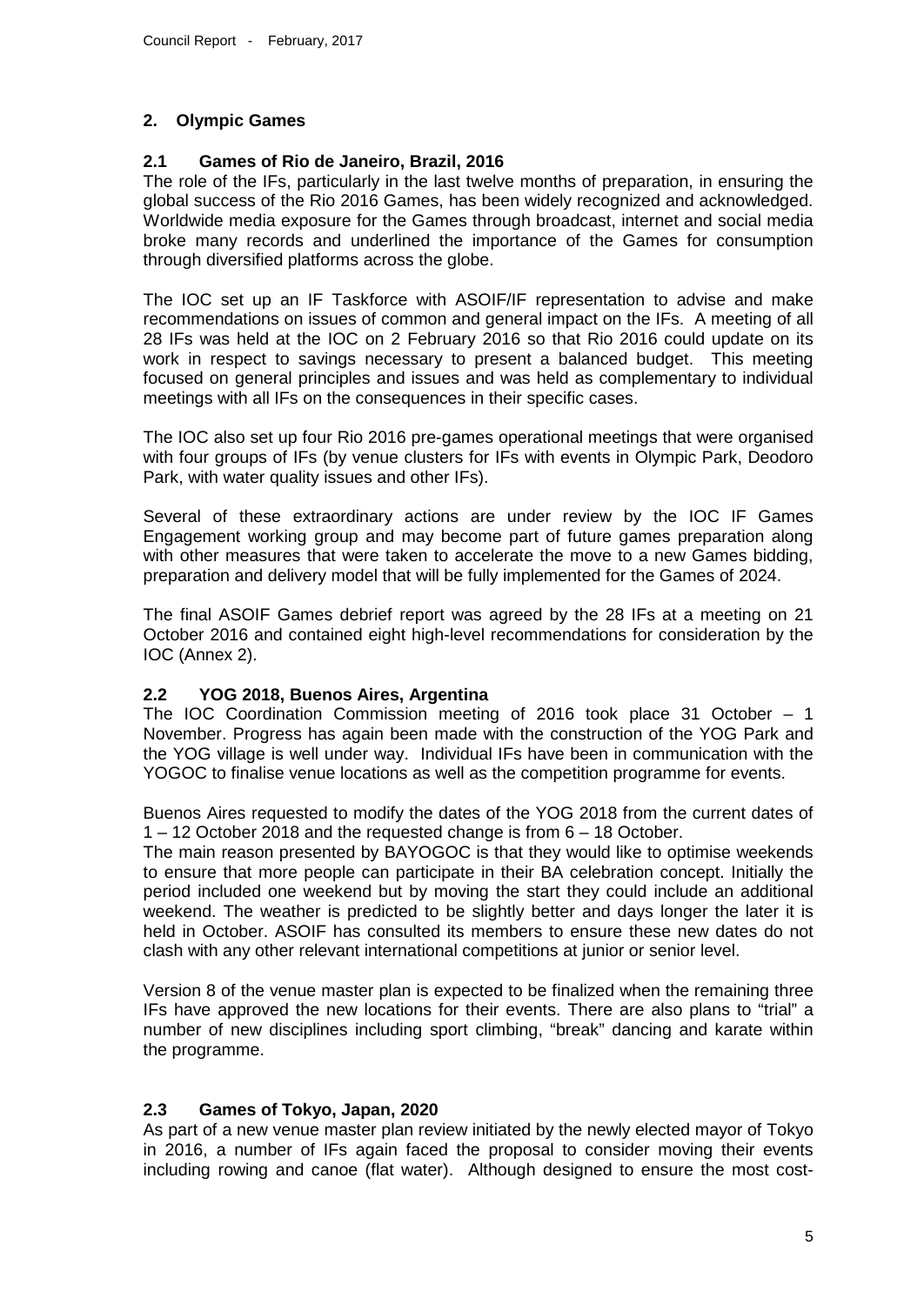effective way of delivering the Games, this has led to concerns about the control of the event by the IOC and adherence to bidding commitments. Combatting the high costs encountered in Japan remains a major concern for the IOC.

The IOC Coordination Commission last met from 30 November – 2 December 2016 in conjunction with the final global debrief of the Rio 2016 Games and ASOIF was represented on the Commission by its President supported by the Executive Director and additionally at the debrief by Thomas Lund (BWF).

### **2.4 Games of 2024**

The three candidate cities of Budapest, Los Angeles and Paris will receive the visits of the IOC's Evaluation Commission in the coming months. At the ASOIF GA on 4 April 2017 all three cities will make a presentation on their general Games concepts and the sport-specific aspects of their bids. The Presidents of the 28 summer IFs have also been invited to the candidate city presentations at the IOC in July. The final decision on the 2024 host city will be made at the IOC Session in Lima, Peru, in September.

#### **3. Services / Activities**

### **3.1 ASOIF Consultative & Advisory Groups**

Council approved a set of common Terms of Reference for the ASOIF Consultative/Advisory Groups at the end of 2015. Council agreed the establishment of a new group to cover Parasport activities bringing the total number of these groups to seven. The Groups have completed their 2016 programmes and are engaged in their 2017 programmes as follows:

#### **3.1.1 ASOIF Medical & Science Consultative Group (AMSCG)** Chair: Margo Mountjoy (FINA)

Reviewing the papers for the WADA Executive Committee and Foundation Board meetings and providing recommendations and input for the IOC briefing documents for the sport and Olympic Movement representatives, remains a major part of the work.

The AMSCG has addressed issues such as measures to improve the privacy of personal medical information of athletes, creating a dialogue with WADA to ensure the validity of WADA statistics as well as the next steps and actions for IF medical representatives following the IF Forum.

The AMSCG has modified the name of the group by adding the word "Science" due to a shift in focus from anti-doping issues to broader athlete health issues. A sub-working group composed of the AMSCG Chair Dr Margo Mountjoy, Dr. Stuart Miller (ITF) and ASOIF staff reviewed and analysed the data collected from the Anti-Doping survey conducted in early 2016. The main findings were presented by the AMSCG Chair at the IF Forum (9-11 November 2016).

The AMSCG together with SportAccord Convention constructed a focussed programme for the 2016 IF Forum on Sports Medical and Health issues. A number of workshops and presentations from key figures within the medical industry made up the core format of the IF Forum. The main topics had been chosen as a result of the issues prioritised by IFs from Part 3 of the ASOIF Anti-Doping Questionnaire, which focused on IF Athlete Health and Safety Issues. The Forum was an opportunity for all IF medical doctors to discuss common health and safety issues and share best practices.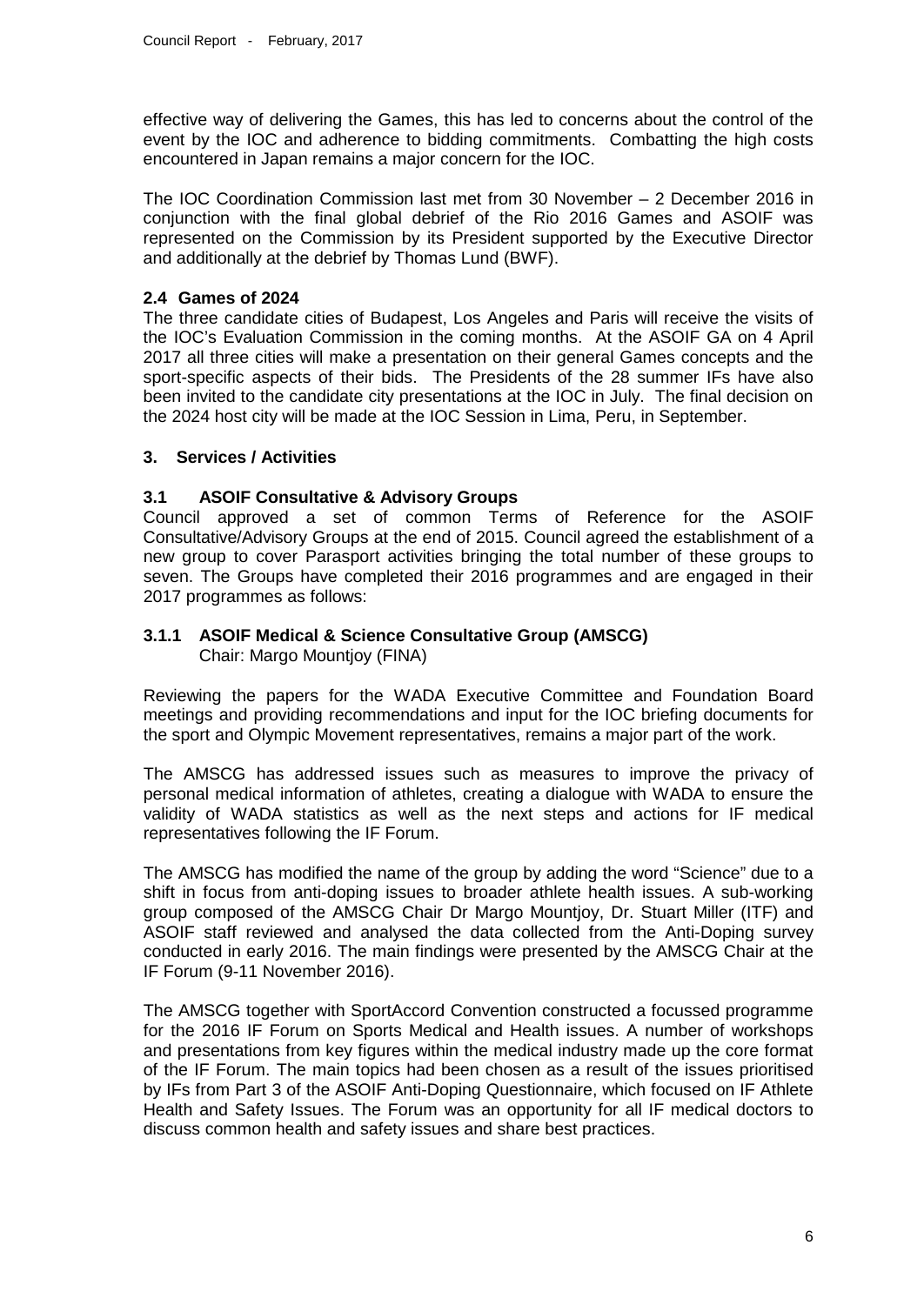#### **3.1.2 ASOIF Legal Consultative Group (ALCG)** Chair: Antonio Arimany (ITU)

Chair, Göran Petersson (WS) stepped down after serving several years in this role and is thanked for his excellent work with this group. A new Chair, Antonio Arimany (ITU) was appointed by ASOIF Council. Howard Stupp (IOC Director of Legal Affairs) is invited to attend all meetings.

The ALCG is working on a number of current issues including the ASOIF IF Statutes review and the IF sanctioning rules regarding athletes and officials competing in unsanctioned events. The impact of Olympic Agenda 2020 changes is among issues monitored by the ALCG which also includes GTF legal issues, autonomy of sports bodies, a review of the legal consequences for IFs of the proposed Olympic Sports Delivery Plan (SDP) and the Court of Arbitration for Sport (CAS) cases regarding Russia and the Rio 2016 Games resulting from the WADA McLaren report.

#### **3.1.3 ASOIF Olympic & Multi-Sport Games Consultative Group (AOMSG)** Chair: Kelly Fairweather (ITF)

The AOMSG meets regularly both in its own role and as part of the IOC Working Group on IF Engagement with future Games. It prepared the final Rio 2016 post-Games IF debrief paper that was submitted to the IF meeting on 21 October 2016 at the Olympic Museum and the Rio 2016 Games debrief recommendations will be followed up by this group with the IOC. Key recommendations were developed which were proposed for incorporation in the new IF Games Engagement model for the preparation and delivery of future Olympic Games.

During the IF Engagement WG meetings it was agreed to organise workshops during 2017 with the IFs in order to inform ASOIF members on the work that has been done regarding the changing future IF role in bidding, preparation and delivery of future Games. The monitoring for the IFs of the Tokyo 2020 Games is now fully operational and support for the IOC on the 2024 Games candidate city bids will continue in 2017.

#### **3.1.4 ASOIF Commercial Advisory Group (ACAG)**

Chair: Andy Hunt (WS)

The main topics for this group are the Olympic Channel, the future of the IF data project and ASOIF commercial research such as the IF marketing data project following the Rio 2016 Olympic Games.

Many ASOIF members had requested access to TV media research data on their sports at Rio 2016 to assist their sponsorship searches and marketing initiatives and the CAG felt that there may be significant cost savings if interested IFs were to jointly commission this research through ASOIF.

With the assistance of ASOIF's data consultant Ulrich Lacher, German market research data company IRIS collected average socio demographic profile of TV viewer and reach data (the number of unique individuals per market who watched each sport for a minimum pre-defined period of time) per sport during the Rio 2016 Olympic Games. The individualised, per sport data was circulated to the ASOIF members, on a totally confidential basis, at the end of 2016.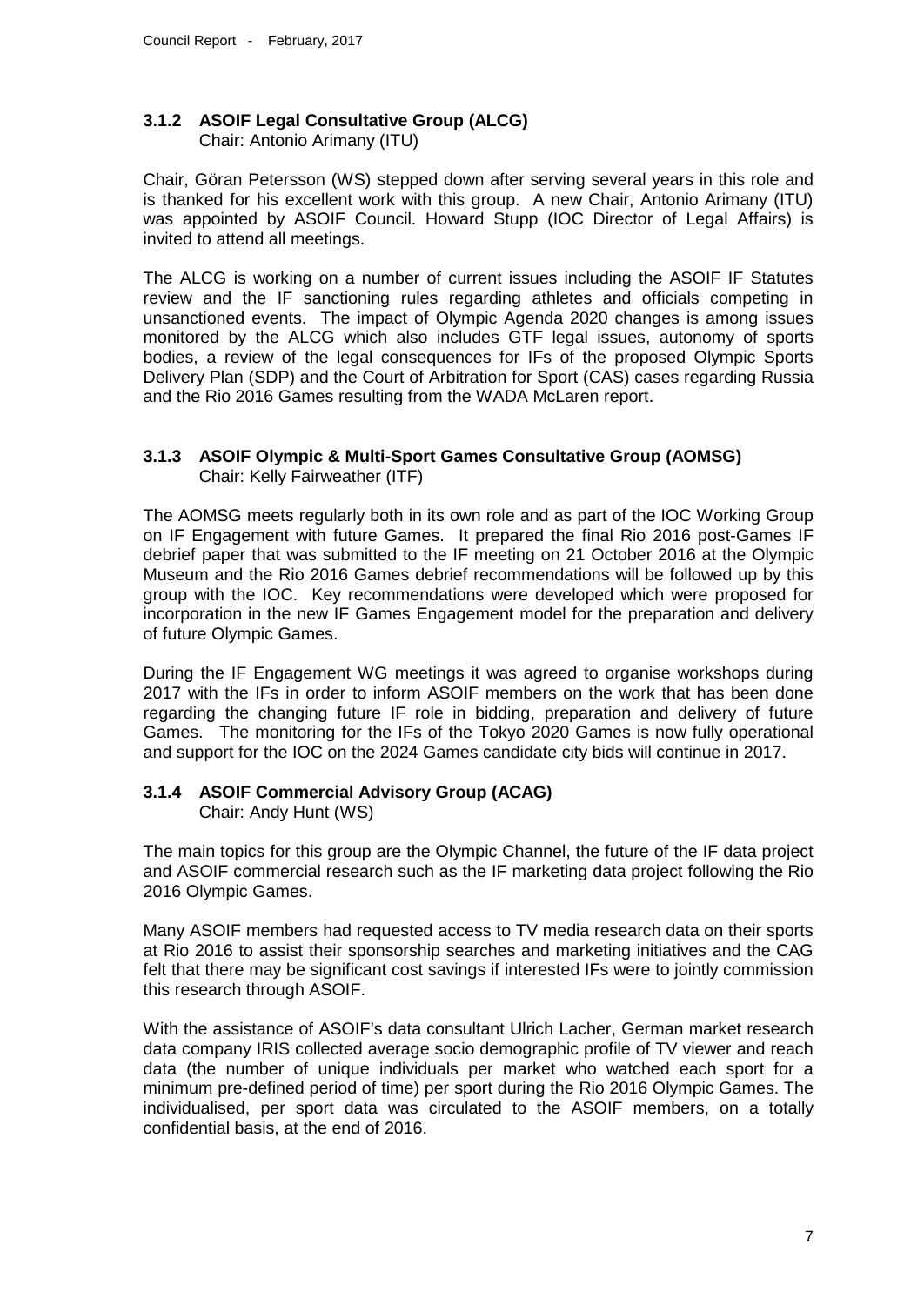The ACAG will hold a data workshop for IFs on 22 March 2017 to examine how the data collected at the Rio 2016 Olympic Games can be used by IFs to support their marketing and sponsorship efforts.

The ACAG has taken over responsibility for a Sportcal project to measure the holistic impact of major sports competitions which is working to develop this as an industry standard to measure the socio-economic impact of sports events. Council approved the project for ASOIF, on behalf of each of the 28 members, to engage Sportcal to apply the methodology to one international event of the IF's choosing during the Olympic quadrennial 2016 and 2020.

Co-Chairs Niclas Ericson and Thierry Weil have recently left their positions at FIFA and are sincerely thanked for their contributions. Andy Hunt (WS) has been appointed as the new Chair by the Council.

#### **3.1.5 ASOIF Technical Advisory Group (TAG)** Chair: Mat Pemble (ITF)

The TAG's workload had reduced since leadership of the IF data project was transferred to the IOC and the group members fully participated in meetings at the IOC's two-day data project workshop in July 2016 and the IOC's Olympic Data Feed (ODF) debrief in October 2016.

ASOIF's data consultant James Ball worked with IFs and the Rio 2016 Organising Committee to ensure that those IFs that signed up for the ODF benefitted from a stable service during the Olympic Games. James Ball and the TAG's ODF representative Emanuele Perotti Nigra (IAAF) attended the IOC's general ODF debriefing in Pyeongchang, Korea, in November 2016.

The TAG will continue its involvement with the technical aspects of the data project but will also explore other areas of common interest to the IFs in the technology field.

## **3.1.6 ASOIF Sports Development & Education Group (ASDEG)**

Chair: Mark Harrington (IRB)

The ASDEG is working on a number of action items resulting from the ASDEG Forum, discussions with Olympic Solidarity (OS) on its IF programmes and with the IOC Youth Olympic Games Department on developing better communication and sharing of information between YOG and the IFs.

ASDEG has worked with the International Council for Coaching Excellence (ICCE) to produce electronic versions of the International Sports Coaching Framework (ISCF) which have been translated into five languages, (the Arabic translation currently pending) and are now available online for all IFs to distribute to their NFs.

Following the Women in Leadership Forum, ASDEG proposed to the IOC to create a working group on gender equality, which would include parties such as ASOIF, AIOWF, and ANOC to help implement a number of the recommendations from the resulting tenpoint plan.

ASDEG is working to develop the following projects benefitting all Summer IFs:

- An administration course for IF managers who are trained to deliver the workshop in conjunction with O.S. to their own NFs
- A modern coach education course with sports specific modules in partnership with a professional company to help deliver these courses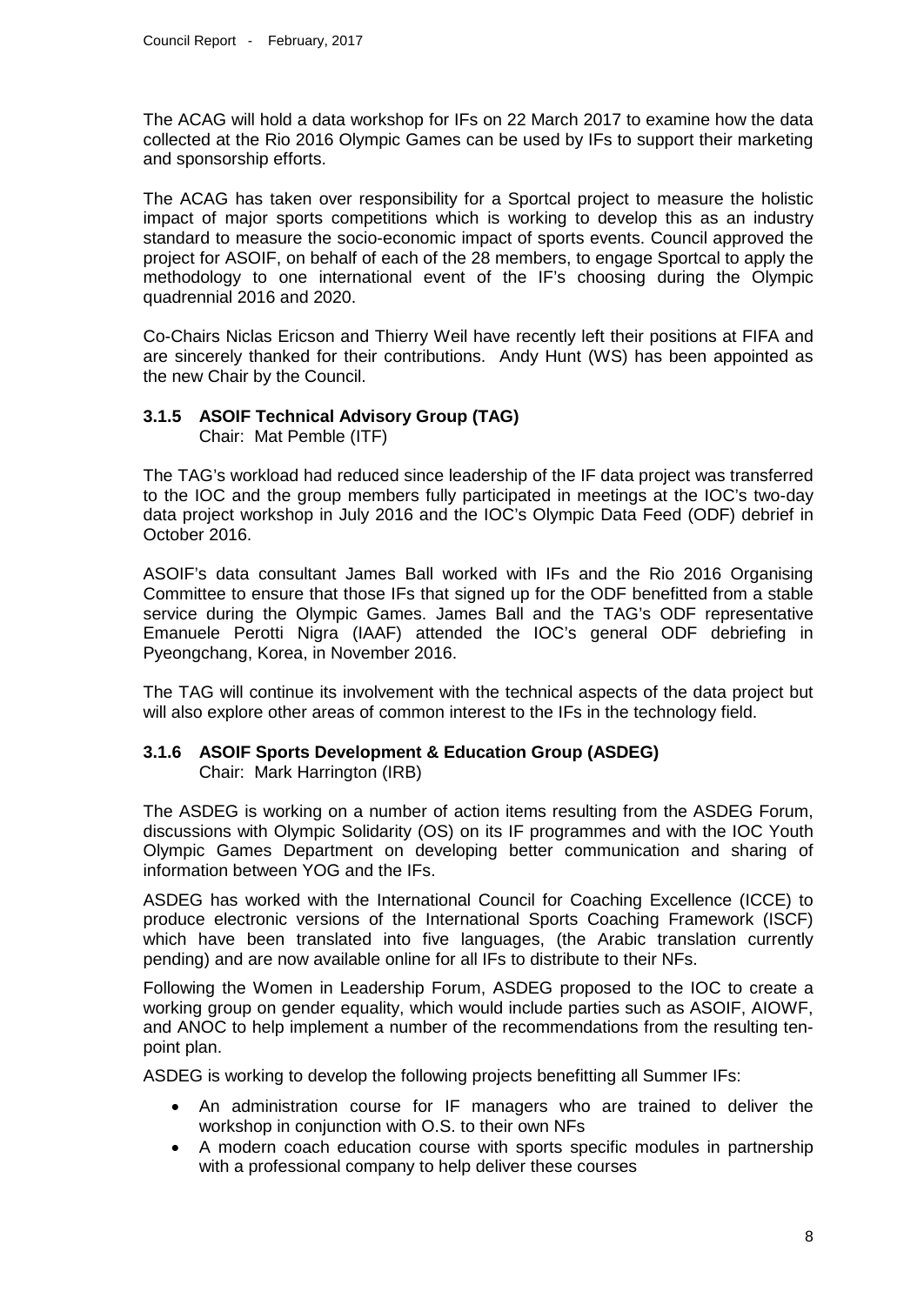- ASDEG supported IF candidates to attend a cross-sport coach educators Course organized by the Japan Sport Council held in Tokyo in December 2016
- Commission research into cross-sports projects
- Explore online coaching platforms
- A second Women in Leadership Forum (to be held 6-8 March 2017) in conjunction with the IOC focusing on different aspects as well as what has changed in gender equality within IFs since the first Forum in March 2016.

The ASDEG will meet before the annual ASDEG Forum to be held on 17-18 May 2017 at the World Archery Learning Centre in Lausanne. The focus of the ASDEG Forum will be the engagement within cross-sport development projects as well as sharing case studies, common issues and best practices.

#### **Sheikh Mohammed Bin Rashid Al-Maktoum Creative Sports Award 2016**

In 2013 the international category of this annual award was opened to the Summer Olympic International Federations through a 4-year agreement with ASOIF and is designed to celebrate and encourage initiatives, projects or programmes that demonstrate outstanding creativity and contribute to the enrichment of sport. Every year each ASOIF member can submit one entry for the award and previous winners of the annual USD 250,000 prize have been FIFA, FIH, IJF and BWF who received their 2016 award in January 2017 in Dubai at a ceremony attended by the ASOIF President.

The President and Executive Director met with officials from the CSA in Dubai in January and are completing the negotiation for a new agreement to cover the period 2017-2020.

### **3.1.7 ASOIF Parasport Advisory Group (APAG)**

#### Chair: Tom Dielen (WA)

Following the Olympic and Paralympic Games in Rio, a number of our members requested that ASOIF take a position in supporting its members who administrate their Parasport equivalents. Council agreed to create a seventh advisory group to work in this area and Tom Dielen (WA) accepted the invitation from Council to Chair this new group which met for the first time on 16 February 2017. All 11 IFs involved have appointed a member of this group.

## **3.2 Fight Against Doping**

#### **3.2.1 IF 2015 WADA Code Expenditure & Process Survey**

The current WADA Code came into effect on 1 January 2015, and WADA worked with the IFs to implement the changes within their statutes and regulations as well as measuring compliance of all Code signatories. All ASOIF members are Code-compliant.

Initiated by Council the ASOIF Medical Consultative Group led a second survey of IF expenditure and processes in fulfilling their obligations in connection with the new Code, under the leadership of Professor Dr Ugur Erdener. From February to May 2016 ASOIF conducted, through an online questionnaire, a major research study of its members which had three main objectives:

- 1. To establish the anti-doping processes that individual IFs implement within their respective sports;
- 2. To quantify the financial resources devoted to the IF anti-doping efforts in 2015 (the first year of implementation of the revised WADA Code); and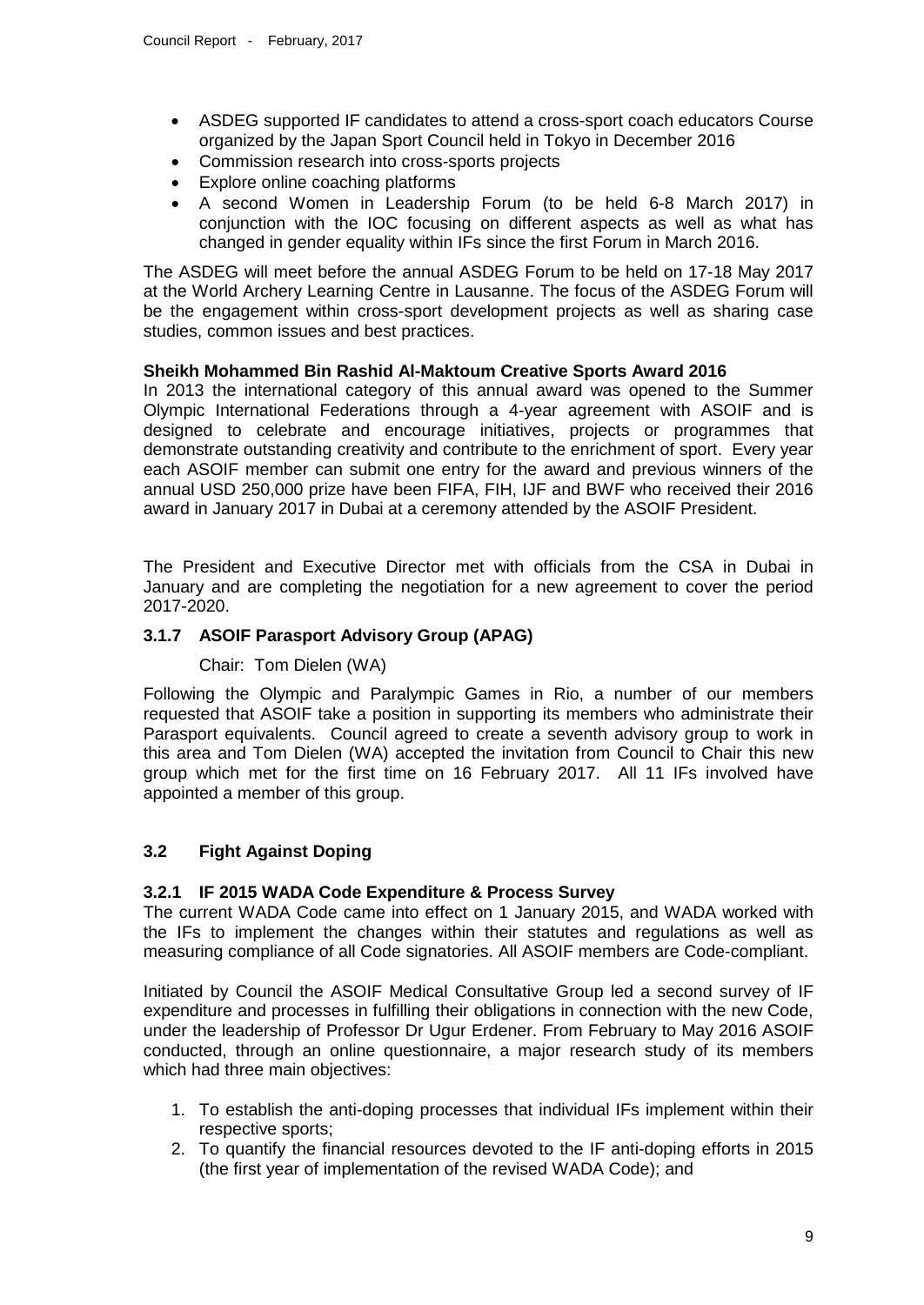3. To establish best practises from IF experiences on how to better protect the clean athlete.

Key findings included the increase in IF expenditure from \$23.5M in 2009 to \$27.68M in 2015 (17.8%) and it is noted that the 17 lowest-spending IFs increased their budgets by 82%. Testing continues to account for the majority of expenditure, with much greater use being made of intelligence testing by the IFs compared to 2009.

Another interesting outcome was that the number of Therapeutic Use Exemptions (TUEs) processed by IFs has decreased by almost 80% between 2009 and 2015 due to changes in the WADA Prohibited List (specifically change concerning beta-2-agonist rules).

ASOIF agreed that the methodology of the survey could also being applied to International Olympic Winter Federations and International Federations recognised by the IOC in support of the work being undertaken by WADA on the feasibility of an Independent Testing Authority (ITA).

#### **3.2.2 WADA Independent Testing Authority (ITA)**

The IOC proposed, following the Olympic Summit in Lausanne on 17 October 2015, to review the feasibility to set up an ITA to act in place of individual IFs. WADA set up a Working Group which met in January 2016 to review all possible options and the feasibility of such a proposal. The WG had ASOIF representation and a follow-up meeting was held in October 2016.

A consensus is gradually emerging between the IOC and WADA (the Public Authorities also) in support of an ITA with the following key points:

- Managed by a WADA-administered Swiss foundation following the model of the UCI equivalent foundation.
- IFs would have an "opt out" possibility to manage their own independent unit for their sport in fulfilment of the WADA Code.
- The ITA would offer a full service to IFs or partial menu similar to the DFSU currently part-funded by IOC and WADA.
- IOC to initially fund the ITA but with IFs paying for services used.
- Code signatories (including NADOs) which are declared non-compliant with the Code could have their obligations fulfilled on their behalf by the ITA at their cost.

#### **3.2.3 WADA Investigations**

WADA's Independent Commission investigation, led by Richard Pound, of allegations made in German and UK media, concerning Russia and IAAF, resulted in the suspension of RUSADA until further notice.

WADA further initiated an Independent Person's Report (IP) led by Richard McLaren to look into the possibility of a state-led athlete doping programme in Russia. The release of the incomplete report only a few weeks before the Rio Games caused maximum disruption for the IFs with athletes implicated and the IOC. Richard McLaren submitted part two of his report in December 2016 which included a heavily redacted body of documentation put forward as evidence. Following issues with the report and its evidence, which WADA describes as minor discrepancies, WADA called a meeting of IFs for 21 February 2017 to make clarifications.

The two IOC Disciplinary Commissions whose work is related to the McLaren allegations continue to process the information and are expected to report by mid-2017.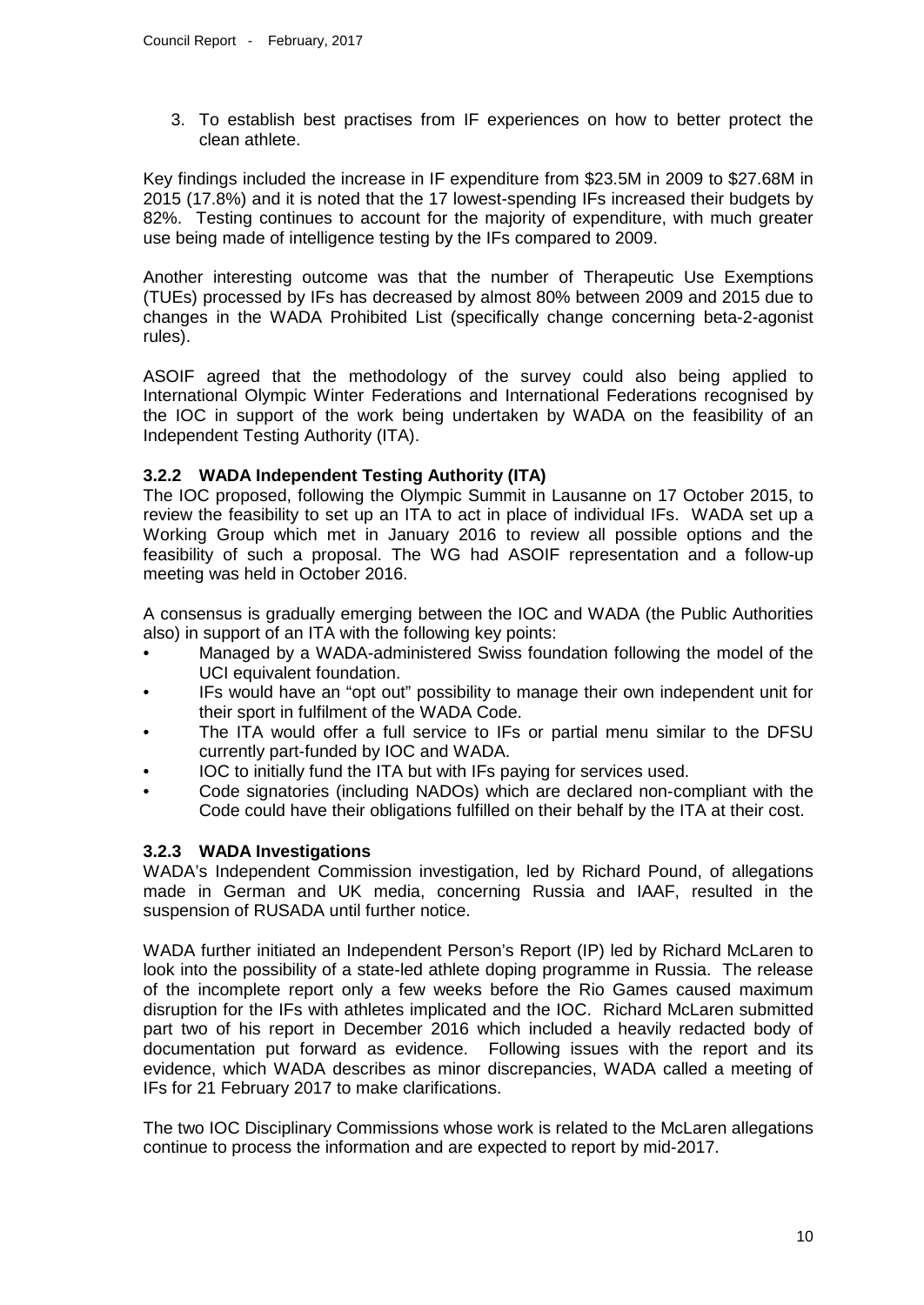#### **3.2.4 WADA Governance**

As a result of discussions held and decisions taken at the WADA Executive Committee and Foundation Board meetings on 19-20 November 2016, a Working Group on WADA Governance Matters has been created to review the current status of WADA's governance system and to determine if it adequately provides stakeholders with the confidence for ongoing commitment and funding to the Agency. Various factors such as the Agency's legal structure, regulatory environment and culture will be considered. It is expected that the Working Group will deliver an initial report to the WADA Executive Committee and Foundation Board in May 2017, and a final report as soon as possible thereafter.

At its most recent meetings WADA proposed a major change to its authority which would see it not only act as the Code compliance assessor but also give it the powers of sanction of the signatories. This dual role as "jury" (as assessor of compliance following the evidence available) and as "judge" (with the ability to hand down sanction) to the Code signatory raises major questions of governance.

#### **3.3 IF Forum 2016**

At the 2016 IF Forum, held 10-12 November, the ASOIF Anti-doping survey report was presented including covering the current political climate of anti-doping, the anti-doping processes used by IFs, the costs of anti-doping in 2015 – with comparison to 2009 and the report's conclusions.

A report of the IF health priorities survey was presented followed by various symposia covering the topics of injury surveillance in competition and training, exercise based injury prevention, rule changes, Fair Play programs, psychological health, harassment and abuse, and medication abuse

The experience from New Zealand on recreational athlete management was presented, the science on the health risks of physical inactivity and the role of sport in mitigating these risks. A presentation was also made by the World Health Organisation (WHO) on active life styles and sport.

Three workshop sessions took place engaging IF collaboration and solution finding outcomes. The workshop sessions were:

- 1. *IF promotion of athlete health + safety*: introduced by sessions on the Olympic Movement Medical Code and IOC recommendations
- 2. *IF role in global health protection*: introduced by a presentation by the World Health Organization on the role of sport in reducing physical inactivity
- *3. IF project development think-tank:* IFs developed hypothetical programs for promoting sport with 3 levels of funding: 1000 \$, 10,000\$ and 1 Mio \$.

The following declaration was agreed upon by all IF in attendance:

*Global health initiative through sport:*

*"We, the International Federations, recognize and acknowledge our responsibility to promote health; for our athletes and for the global population.* 

*Through collaborative action, and partnerships with non-sport entities, we will develop, implement and evaluate the effectiveness of programs to promote health through the Power of Sport."*